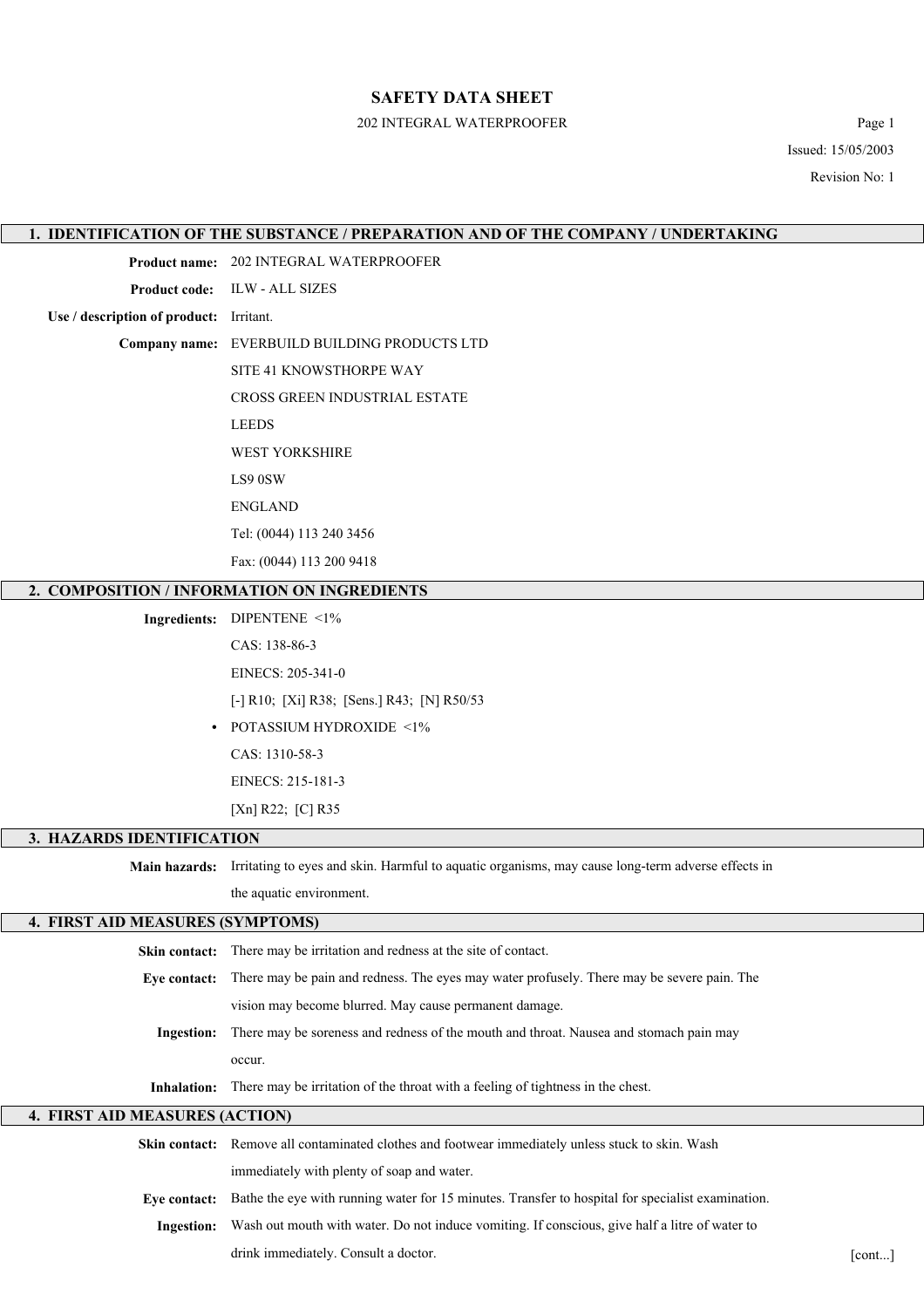## 202 INTEGRAL WATERPROOFER Page 2

**Inhalation:** Remove casualty from exposure ensuring one's own safety whilst doing so.

| 5. FIRE-FIGHTING MEASURES             |                                                                                                                             |        |  |  |  |  |
|---------------------------------------|-----------------------------------------------------------------------------------------------------------------------------|--------|--|--|--|--|
| <b>Extinguishing media:</b>           | Suitable extinguishing media for the surrounding fire should be used. Use water spray to cool                               |        |  |  |  |  |
|                                       | containers.                                                                                                                 |        |  |  |  |  |
|                                       | Exposure hazards: In combustion emits toxic fumes.                                                                          |        |  |  |  |  |
|                                       | Protection of fire-fighters: Wear self-contained breathing apparatus. Wear protective clothing to prevent contact with skin |        |  |  |  |  |
|                                       | and eyes.                                                                                                                   |        |  |  |  |  |
| <b>6. ACCIDENTAL RELEASE MEASURES</b> |                                                                                                                             |        |  |  |  |  |
|                                       | Personal precautions: Mark out the contaminated area with signs and prevent access to unauthorised personnel. Do            |        |  |  |  |  |
|                                       | not attempt to take action without suitable protective clothing - see section 8 of SDS. Turn                                |        |  |  |  |  |
|                                       | leaking containers leak-side up to prevent the escape of liquid.                                                            |        |  |  |  |  |
| <b>Environmental precautions:</b>     | Do not discharge into drains or rivers. Contain the spillage using bunding.                                                 |        |  |  |  |  |
|                                       | Clean-up procedures: Absorb into dry earth or sand. Transfer to a closable, labelled salvage container for disposal by      |        |  |  |  |  |
|                                       | an appropriate method.                                                                                                      |        |  |  |  |  |
| 7. HANDLING AND STORAGE               |                                                                                                                             |        |  |  |  |  |
|                                       | Handling requirements: Avoid direct contact with the substance. Ensure there is sufficient ventilation of the area.         |        |  |  |  |  |
| <b>Storage conditions:</b>            | Store in cool, well ventilated area. Keep container tightly closed. Store in original containers                            |        |  |  |  |  |
|                                       | between +5 and +25 °C. Storage outside these paramaters will dramatically reduce shelf life and                             |        |  |  |  |  |
|                                       | invalidates all product warrenties.                                                                                         |        |  |  |  |  |
| Suitable packaging:                   | Must only be kept in original packaging.                                                                                    |        |  |  |  |  |
|                                       | 8. EXPOSURE CONTROLS / PERSONAL PROTECTION                                                                                  |        |  |  |  |  |
|                                       | Ingredients: POTASSIUM HYDROXIDE                                                                                            |        |  |  |  |  |
|                                       | STEL (15 min exposure limit): 2 mg/m3 (OES)                                                                                 |        |  |  |  |  |
| <b>Engineering measures:</b>          | Ensure there is sufficient ventilation of the area.                                                                         |        |  |  |  |  |
| <b>Respiratory protection:</b>        | Self-contained breathing apparatus must be available in case of emergency.                                                  |        |  |  |  |  |
|                                       | Hand protection: Protective gloves.                                                                                         |        |  |  |  |  |
|                                       | Eye protection: Tightly fitting safety goggles. Ensure eye bath is to hand.                                                 |        |  |  |  |  |
|                                       | Skin protection: Protective clothing.                                                                                       |        |  |  |  |  |
| 9. PHYSICAL AND CHEMICAL PROPERTIES   |                                                                                                                             |        |  |  |  |  |
|                                       | State: Liquid                                                                                                               |        |  |  |  |  |
| Colour: Red                           |                                                                                                                             |        |  |  |  |  |
|                                       | <b>Odour:</b> Sweet-smelling                                                                                                |        |  |  |  |  |
| <b>Evaporation rate:</b> Slow         |                                                                                                                             |        |  |  |  |  |
|                                       | <b>Oxidising:</b> Non-oxidising (by EC criteria)                                                                            |        |  |  |  |  |
|                                       | Solubility in water: Miscible in all proportions                                                                            |        |  |  |  |  |
|                                       | Viscosity: Highly viscous                                                                                                   |        |  |  |  |  |
| Boiling point/range°C: 100            |                                                                                                                             |        |  |  |  |  |
|                                       |                                                                                                                             | [cont] |  |  |  |  |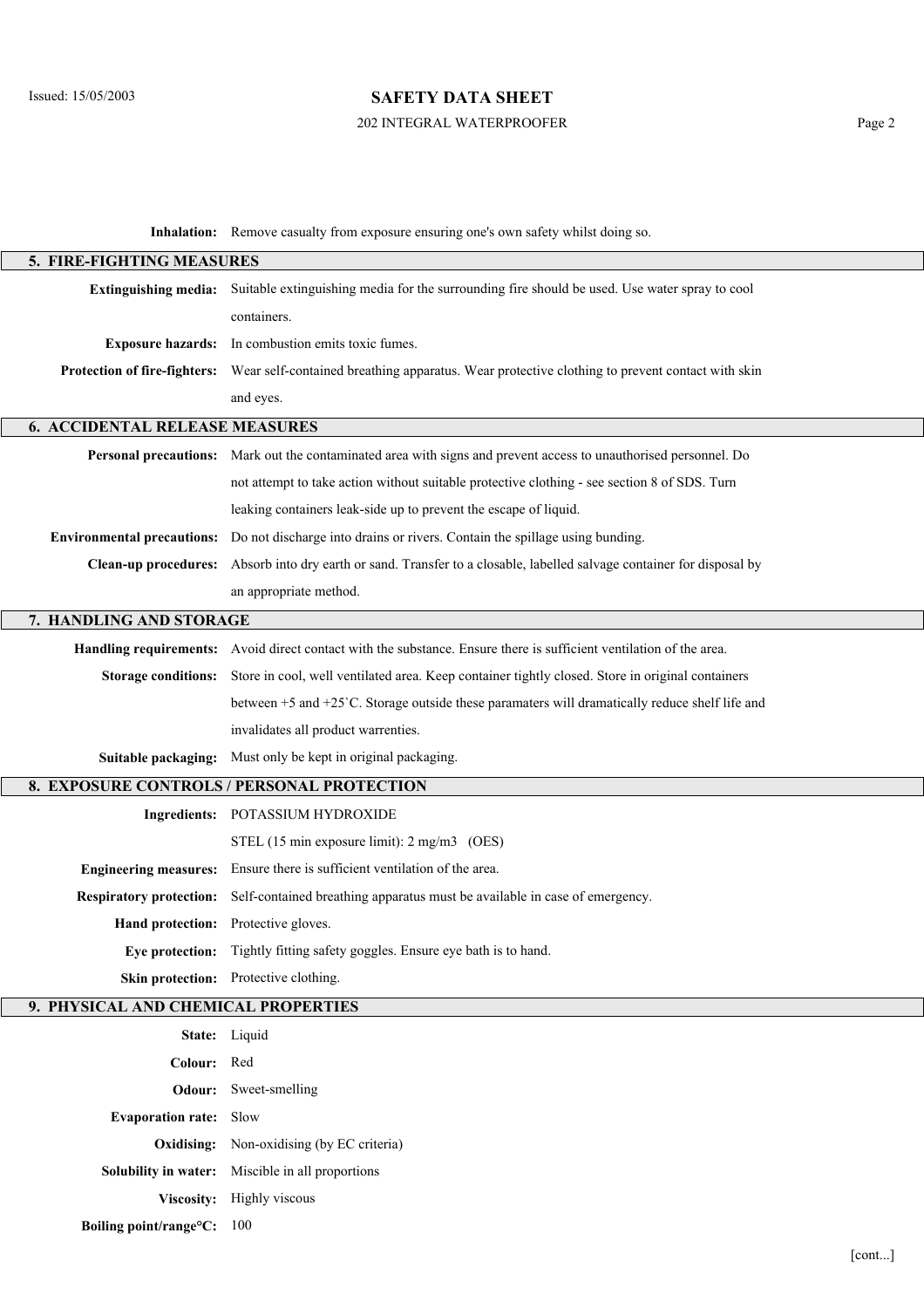## 202 INTEGRAL WATERPROOFER Page 3

| Flash point <sup>o</sup> C: 92                    |                                                                                                  |  |  |  |  |  |
|---------------------------------------------------|--------------------------------------------------------------------------------------------------|--|--|--|--|--|
| Relative density: 1.04                            |                                                                                                  |  |  |  |  |  |
| pH: 10                                            |                                                                                                  |  |  |  |  |  |
|                                                   | <b>10. STABILITY AND REACTIVITY</b>                                                              |  |  |  |  |  |
|                                                   | Stability: Stable under normal conditions.                                                       |  |  |  |  |  |
| <b>Conditions to avoid:</b> Heat.                 |                                                                                                  |  |  |  |  |  |
|                                                   | Materials to avoid: Strong oxidising agents. Strong acids.                                       |  |  |  |  |  |
|                                                   | Haz. decomp. products: In combustion emits toxic fumes.                                          |  |  |  |  |  |
| 11. TOXICOLOGICAL INFORMATION                     |                                                                                                  |  |  |  |  |  |
|                                                   | Ingredients: DIPENTENE                                                                           |  |  |  |  |  |
|                                                   | IVN MUS LD50 1010 µl/kg                                                                          |  |  |  |  |  |
|                                                   | ORL MUS LD50 5550 µl/kg                                                                          |  |  |  |  |  |
|                                                   | ORL RAT LD50 5300 mg/kg                                                                          |  |  |  |  |  |
|                                                   | POTASSIUM HYDROXIDE                                                                              |  |  |  |  |  |
|                                                   | ORL RAT LD50 273 mg/kg                                                                           |  |  |  |  |  |
|                                                   | Routes of exposure: Refer to section 4 of SDS for routes of exposure and corresponding symptoms. |  |  |  |  |  |
| <b>12. ECOLOGICAL INFORMATION</b>                 |                                                                                                  |  |  |  |  |  |
|                                                   | Mobility: Readily absorbed into soil.                                                            |  |  |  |  |  |
| Persistence and degradability: No data available. |                                                                                                  |  |  |  |  |  |
| Bioaccumulative potential: No data available.     |                                                                                                  |  |  |  |  |  |
|                                                   | Other adverse effects: Harmful to aquatic organisms.                                             |  |  |  |  |  |
| <b>13. DISPOSAL CONSIDERATIONS</b>                |                                                                                                  |  |  |  |  |  |
|                                                   | Disposal operations: Dispose of according to local or national legislation                       |  |  |  |  |  |
| NB:                                               | The user's attention is drawn to the possible existence of regional or national regulations      |  |  |  |  |  |
|                                                   | regarding disposal.                                                                              |  |  |  |  |  |
| <b>14. TRANSPORT INFORMATION</b>                  |                                                                                                  |  |  |  |  |  |
| ADR / RID                                         |                                                                                                  |  |  |  |  |  |
|                                                   |                                                                                                  |  |  |  |  |  |

**UN no:** -

**Shipping name:** "NOT SUBJECT TO ADR"

**IMDG / IMO**

**UN no:** -